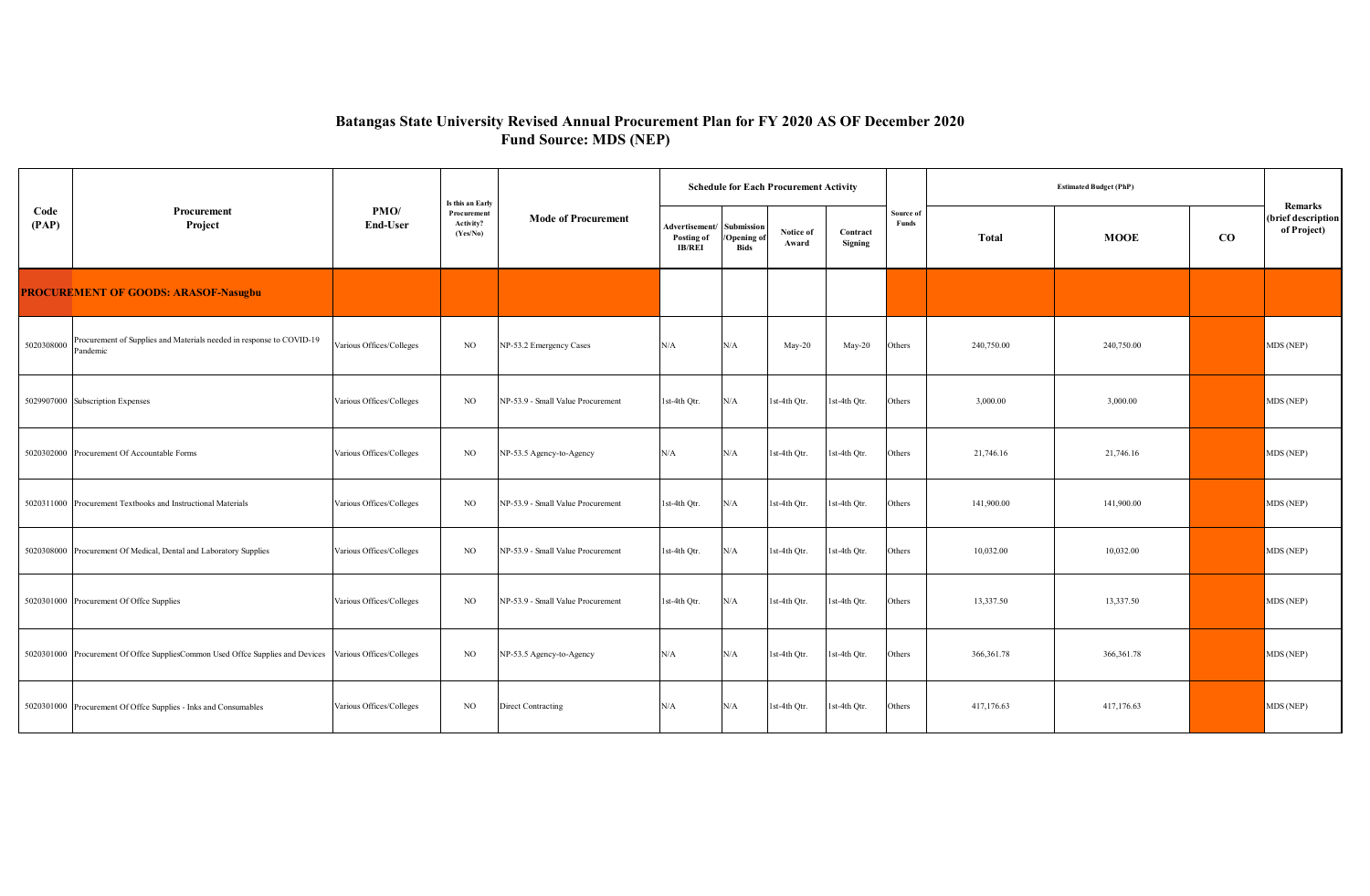|               |                                                                                                  |                          | Is this an Early                     |                                   |                                               |                                              | <b>Schedule for Each Procurement Activity</b> |                     |                    |              | <b>Estimated Budget (PhP)</b> |           |                                                     |
|---------------|--------------------------------------------------------------------------------------------------|--------------------------|--------------------------------------|-----------------------------------|-----------------------------------------------|----------------------------------------------|-----------------------------------------------|---------------------|--------------------|--------------|-------------------------------|-----------|-----------------------------------------------------|
| Code<br>(PAP) | Procurement<br>Project                                                                           | PMO/<br>End-User         | Procurement<br>Activity?<br>(Yes/No) | <b>Mode of Procurement</b>        | Advertisement/<br>Posting of<br><b>IB/REI</b> | <b>Submissio</b><br>Opening o<br><b>Bids</b> | Notice of<br>Award                            | Contract<br>Signing | Source of<br>Funds | Total        | <b>MOOE</b>                   | $\bf{CO}$ | <b>Remarks</b><br>(brief description<br>of Project) |
|               | 5020399000 Procurement Of Other Supplies                                                         | Various Offices/Colleges | NO                                   | NP-53.9 - Small Value Procurement | 1st-4th Qtr.                                  | N/A                                          | st-4th Qtr.                                   | 1st-4th Qtr.        | Others             | 13,572.32    | 13,572.32                     |           | MDS (NEP)                                           |
|               | 5020399000 Procurement Of Other Supplies - Air Conditioning Unit Consumables                     | Various Offices/Colleges | NO                                   | NP-53.9 - Small Value Procurement | 1st-4th Qtr.                                  | N/A                                          | 1st-4th Qtr.                                  | 1st-4th Qtr.        | Others             | 37,290.00    | 37,290.00                     |           | MDS (NEP)                                           |
|               | 5020399000 Procurement Of Other Supplies - Electrical Materials                                  | Various Offices/Colleges | NO                                   | NP-53.9 - Small Value Procurement | 1st-4th Qtr.                                  | N/A                                          | 1st-4th Qtr.                                  | 1st-4th Qtr.        | Others             | 23,338.62    | 23,338.62                     |           | MDS (NEP)                                           |
| 5020399000    | Procurement Of Other Supplies - Hardware/ Construction Supplies and<br><b>Painting Materials</b> | Various Offices/Colleges | NO                                   | NP-53.9 - Small Value Procurement | 1st-4th Qtr.                                  | N/A                                          | st-4th Qtr.                                   | 1st-4th Qtr.        | Others             | 8,613.00     | 8,613.00                      |           | MDS (NEP)                                           |
|               | 5020399000 Procurement Of Other Supplies - ICT Peripherals/ Supplies                             | Various Offices/Colleges | NO                                   | NP-53.9 - Small Value Procurement | 1st-4th Qtr.                                  | $\rm N/A$                                    | 1st-4th Qtr.                                  | 1st-4th Qtr.        | Others             | 11,122.57    | 11,122.57                     |           | MDS (NEP)                                           |
|               | 5020399000 Procurement Of Other Supplies - Janitorial                                            | Various Offices/Colleges | NO                                   | NP-53.9 - Small Value Procurement | 1st-4th Qtr.                                  | N/A                                          | st-4th Qtr.                                   | 1st-4th Qtr.        | Others             | 81,859.30    | 81,859.30                     |           | MDS (NEP)                                           |
|               | 5021102000 Auditing Services                                                                     | Various Offices/Colleges | NO.                                  | NP-53.9 - Small Value Procurement | 1st-4th Qtr.                                  | N/A                                          | st-4th Qtr.                                   | 1st-4th Qtr.        | Others             | 4,000.00     | 4,000.00                      |           | MDS (NEP)                                           |
|               | 5020402000 Electricity Services                                                                  | Various Offices/Colleges | NO                                   | <b>Direct Contracting</b>         | N/A                                           | N/A                                          | 1st-4th Qtr.                                  | 1st-4th Qtr.        | Others             | 3,614,000.00 | 3,614,000.00                  |           | MDS (NEP)                                           |
|               | 5020503000 Internet Services                                                                     | Various Offices/Colleges | NO                                   | <b>Competitive Bidding</b>        | Within the FY 2020                            |                                              |                                               |                     | Others             | 211,000.00   | 211,000.00                    |           | MDS (NEP)                                           |
|               | 5021299000 Other General Services                                                                | Various Offices/Colleges | NO.                                  | NP-53.9 - Small Value Procurement | 1st-4th Qtr.                                  | N/A                                          | 1st-4th Qtr.                                  | 1st-4th Qtr.        | Others             | 3,255,000.00 | 3,255,000.00                  |           | MDS (NEP)                                           |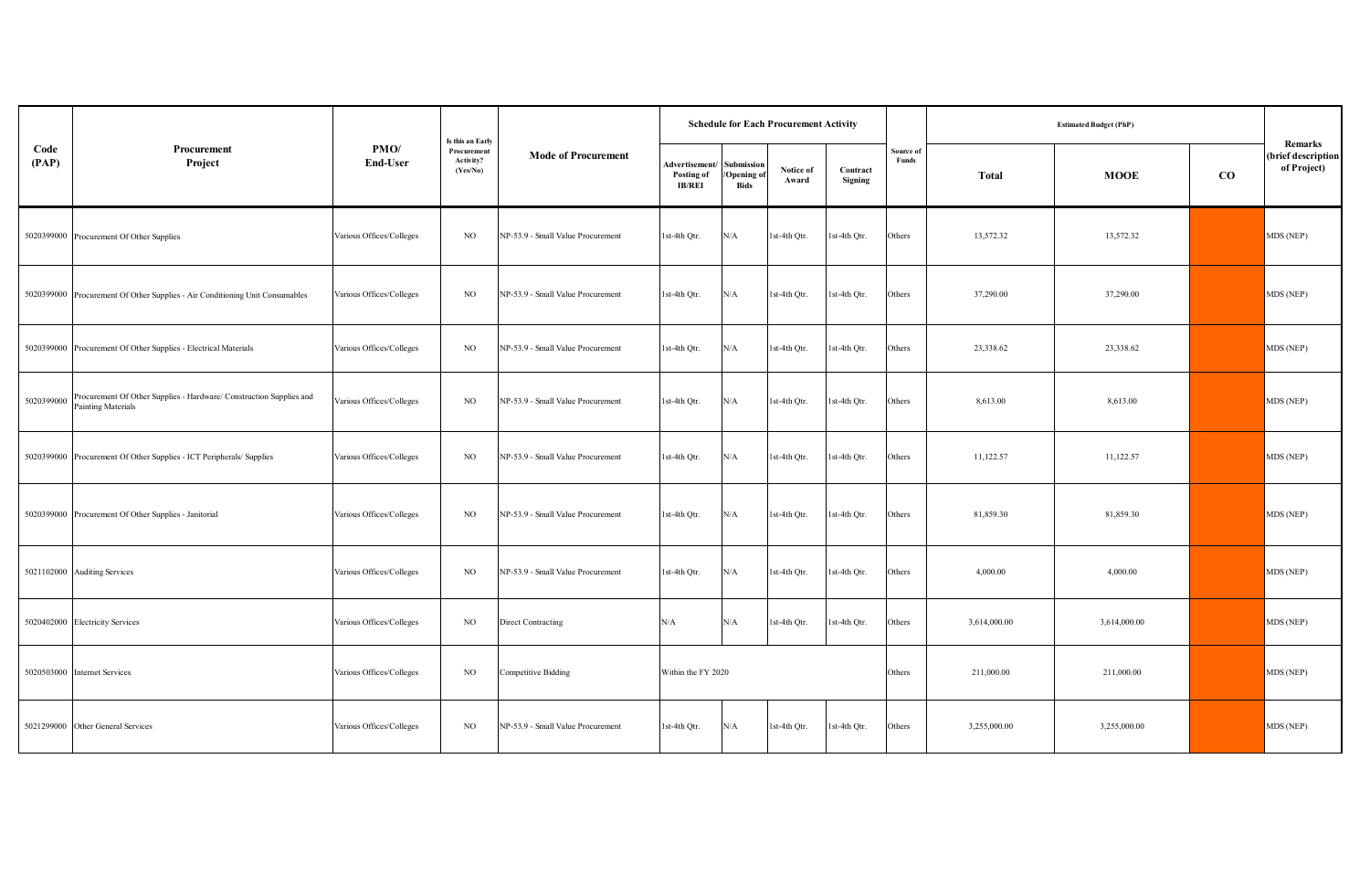|               |                                               |                          | Is this an Early                     |                                   |                                               |                                                | <b>Schedule for Each Procurement Activity</b> |                     |                    |            | <b>Estimated Budget (PhP)</b> |           |                                                     |
|---------------|-----------------------------------------------|--------------------------|--------------------------------------|-----------------------------------|-----------------------------------------------|------------------------------------------------|-----------------------------------------------|---------------------|--------------------|------------|-------------------------------|-----------|-----------------------------------------------------|
| Code<br>(PAP) | Procurement<br>Project                        | PMO/<br><b>End-User</b>  | Procurement<br>Activity?<br>(Yes/No) | <b>Mode of Procurement</b>        | Advertisement/<br>Posting of<br><b>IB/REI</b> | Submission<br><b>Opening</b> of<br><b>Bids</b> | Notice of<br>Award                            | Contract<br>Signing | Source of<br>Funds | Total      | <b>MOOE</b>                   | $\bf{CO}$ | <b>Remarks</b><br>(brief description<br>of Project) |
|               | 5021199000 Other Professional Services        | Various Offices/Colleges | NO                                   | NP-53.9 - Small Value Procurement | 1st-4th Qtr.                                  | N/A                                            | 1st-4th Qtr.                                  | st-4th Qtr.         | Others             | 355,000.00 | 355,000.00                    |           | MDS (NEP)                                           |
|               | 5020501000 Postage and Courier Services       | Various Offices/Colleges | NO                                   | NP-53.9 - Small Value Procurement | 1st-4th Qtr.                                  | N/A                                            | 1st-4th Qtr.                                  | 1st-4th Qtr.        | Others             | 1,000.00   | 1,000.00                      |           | MDS (NEP)                                           |
|               | 5029902000 Printing and Publication Expenses  | Various Offices/Colleges | NO                                   | NP-53.9 - Small Value Procurement | 1st-4th Qtr.                                  | N/A                                            | 1st-4th Qtr.                                  | 1st-4th Qtr.        | Others             | 7,000.00   | 7,000.00                      |           | MDS (NEP)                                           |
| 5020309000    | Procurement of Fuel, Oil and Lubricants       | Various Offices/Colleges | NO                                   | Direct Contracting                | N/A                                           | N/A                                            | 1st-4th Qtr.                                  | 1st-4th Qtr.        | Others             | 102,000.00 | 102,000.00                    |           | MDS (NEP)                                           |
|               | 5021202000 Procurement of Janitorial Services | Various Offices/Colleges | NO                                   | NP-53.9 - Small Value Procurement | 1st-4th Qtr.                                  | N/A                                            | 1st-4th Qtr.                                  | st-4th Qtr.         | Others             | 719,000.00 | 719,000.00                    |           | MDS (NEP)                                           |
|               | 5021203000 Procurement of Security Services   | Various Offices/Colleges | NO                                   | <b>Competitive Bidding</b>        | Within the FY 2020                            |                                                |                                               |                     | Others             | 708,000.00 | 708,000.00                    |           | MDS (NEP)                                           |
|               | 5020502000 Procurement of Telephone Services  | Various Offices/Colleges | NO                                   | <b>Direct Contracting</b>         | N/A                                           | <b>FALSE</b>                                   | 1st-4th Qtr.                                  | st-4th Qtr.         | Others             | 36,000.00  | 36,000.00                     |           | MDS (NEP)                                           |
| 5020401000    | Procurement of Water Services                 | Various Offices/Colleges | NO.                                  | Direct Contracting                | N/A                                           | N/A                                            | 1st-4th Otr.                                  | st-4th Otr.         | Others             | 183,000.00 | 183,000.00                    |           | MDS (NEP)                                           |
|               | Procurement of Semi-Expendabbe ICT Equipment  | Various Offices/Colleges | NO                                   | NP-53.9 - Small Value Procurement | 1st-4th Qtr.                                  | N/A                                            | 1st-4th Qtr.                                  | st-4th Qtr.         | Others             | 12,100.00  | 12,100.00                     |           | MDS (NEP)                                           |
|               | 5029905003 Rent-Motor Vehicles                | Various Offices/Colleges | NO.                                  | NP-53.9 - Small Value Procurement | 1st-4th Qtr.                                  | N/A                                            | 1st-4th Qtr.                                  | 1st-4th Qtr.        | Others             | 1,000.00   | 1,000.00                      |           | MDS (NEP)                                           |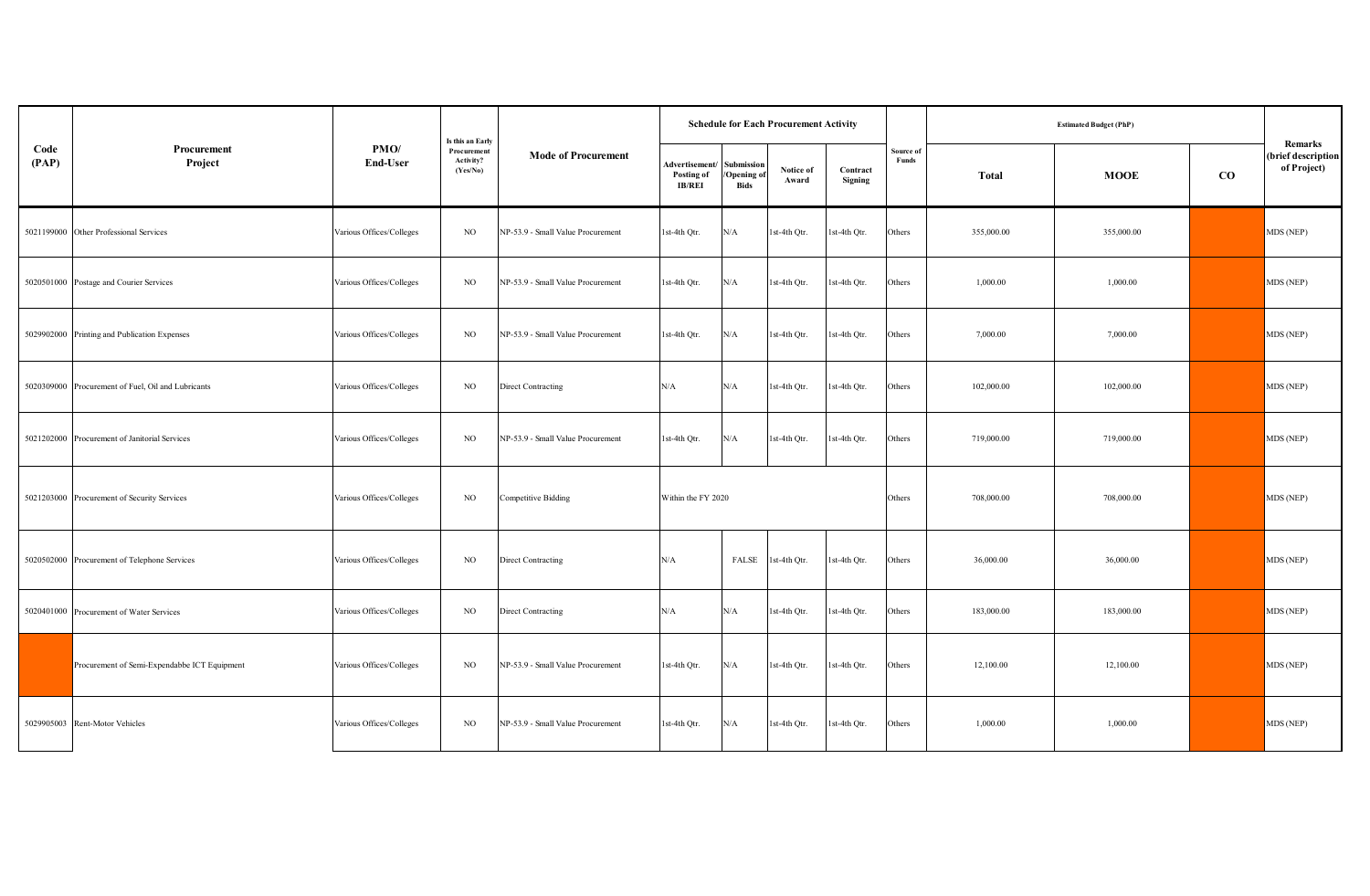|               |                                                               |                          | Is this an Early                     |                                   |                                               |                                        | <b>Schedule for Each Procurement Activity</b> |                     |                    |              | <b>Estimated Budget (PhP)</b> |               |                                                     |
|---------------|---------------------------------------------------------------|--------------------------|--------------------------------------|-----------------------------------|-----------------------------------------------|----------------------------------------|-----------------------------------------------|---------------------|--------------------|--------------|-------------------------------|---------------|-----------------------------------------------------|
| Code<br>(PAP) | Procurement<br>Project                                        | PMO/<br><b>End-User</b>  | Procurement<br>Activity?<br>(Yes/No) | <b>Mode of Procurement</b>        | Advertisement/<br>Posting of<br><b>IB/REI</b> | Submission<br>Opening o<br><b>Bids</b> | Notice of<br>Award                            | Contract<br>Signing | Source of<br>Funds | <b>Total</b> | <b>MOOE</b>                   | $\mathbf{CO}$ | <b>Remarks</b><br>(brief description<br>of Project) |
|               | 5021307000 Repair and MaintenanceFurnitures & Fixtures        | Various Offices/Colleges | NO.                                  | NP-53.9 - Small Value Procurement | 1st-4th Otr.                                  | N/A                                    | 1st-4th Otr.                                  | 1st-4th Otr.        | Others             | 13,000.00    | 13.000.00                     |               | MDS (NEP)                                           |
|               | 5021304000 Repair and Maintenance-ICTE                        | Various Offices/Colleges | NO                                   | NP-53.9 - Small Value Procurement | 1st-4th Qtr.                                  | N/A                                    | 1st-4th Qtr.                                  | 1st-4th Qtr.        | Others             | 7,000.00     | 7,000.00                      |               | MDS (NEP)                                           |
|               | 5021306000 Repair and Maintenance-Motor Vehicle               | Various Offices/Colleges | NO                                   | NP-53.9 - Small Value Procurement | 1st-4th Qtr.                                  | N/A                                    | 1st-4th Qtr.                                  | 1st-4th Qtr.        | Others             | 142,000.00   | 142,000.00                    |               | MDS (NEP)                                           |
|               | 502130500 Repair and Maintenance-Offce Equipment              | Various Offices/Colleges | NO.                                  | NP-53.9 - Small Value Procurement | 1st-4th Qtr.                                  | N/A                                    | 1st-4th Qtr.                                  | 1st-4th Qtr.        | Others             | 7,000.00     | 7,000.00                      |               | MDS (NEP)                                           |
|               | 5021305000 Repair and Maintenance-Other Machinery & Equipment | Various Offices/Colleges | NO.                                  | NP-53.9 - Small Value Procurement | st-4th Otr.                                   | N/A                                    | 1st-4th Qtr.                                  | 1st-4th Qtr.        | Others             | 73,000.00    | 73,000.00                     |               | MDS (NEP)                                           |
|               | 502130500 Repair and Maintenance-Other PPP & Equipement       | Various Offices/Colleges | NO.                                  | NP-53.9 - Small Value Procurement | st-4th Otr.                                   | N/A                                    | 1st-4th Otr.                                  | 1st-4th Otr.        | Others             | 7,000.00     | 7,000.00                      |               | MDS (NEP)                                           |
|               | 5021304000 Repair and Maintenance-Other Structures            | Various Offices/Colleges | NO.                                  | NP-53.9 - Small Value Procurement | st-4th Qtr.                                   | N/A                                    | 1st-4th Qtr.                                  | 1st-4th Qtr.        | Others             | 14,000.00    | 14,000.00                     |               | MDS (NEP)                                           |
|               | 5021304000 Repair and MaintenanceSchool Buildings             | Various Offices/Colleges | NO.                                  | NP-53.9 - Small Value Procurement | 1st-4th Qtr.                                  | N/A                                    | 1st-4th Qtr.                                  | 1st-4th Qtr.        | Others             | 15,000.00    | 15,000.00                     |               | MDS (NEP)                                           |
|               | 5029903000 Representation Expenses                            | Various Offices/Colleges | NO.                                  | NP-53.9 - Small Value Procurement | st-4th Qtr.                                   | N/A                                    | 1st-4th Qtr.                                  | 1st-4th Qtr.        | Others             | 29,000.00    | 29,000.00                     |               | MDS (NEP)                                           |
|               | <b>PROCUREMENT OF GOODS: Main Proper</b>                      |                          |                                      |                                   |                                               |                                        |                                               |                     |                    |              |                               |               |                                                     |
|               | 5020302000 Procurement of Accountable Forms                   | Various Offices/Colleges | NO                                   | NP-53.5 Agency-to-Agency          | N/A                                           | N/A                                    | 1st-4th Qtr.                                  | 1st-4th Qtr.        | Others             | 196,000.00   | 196,000.00                    |               | MDS (NEP)                                           |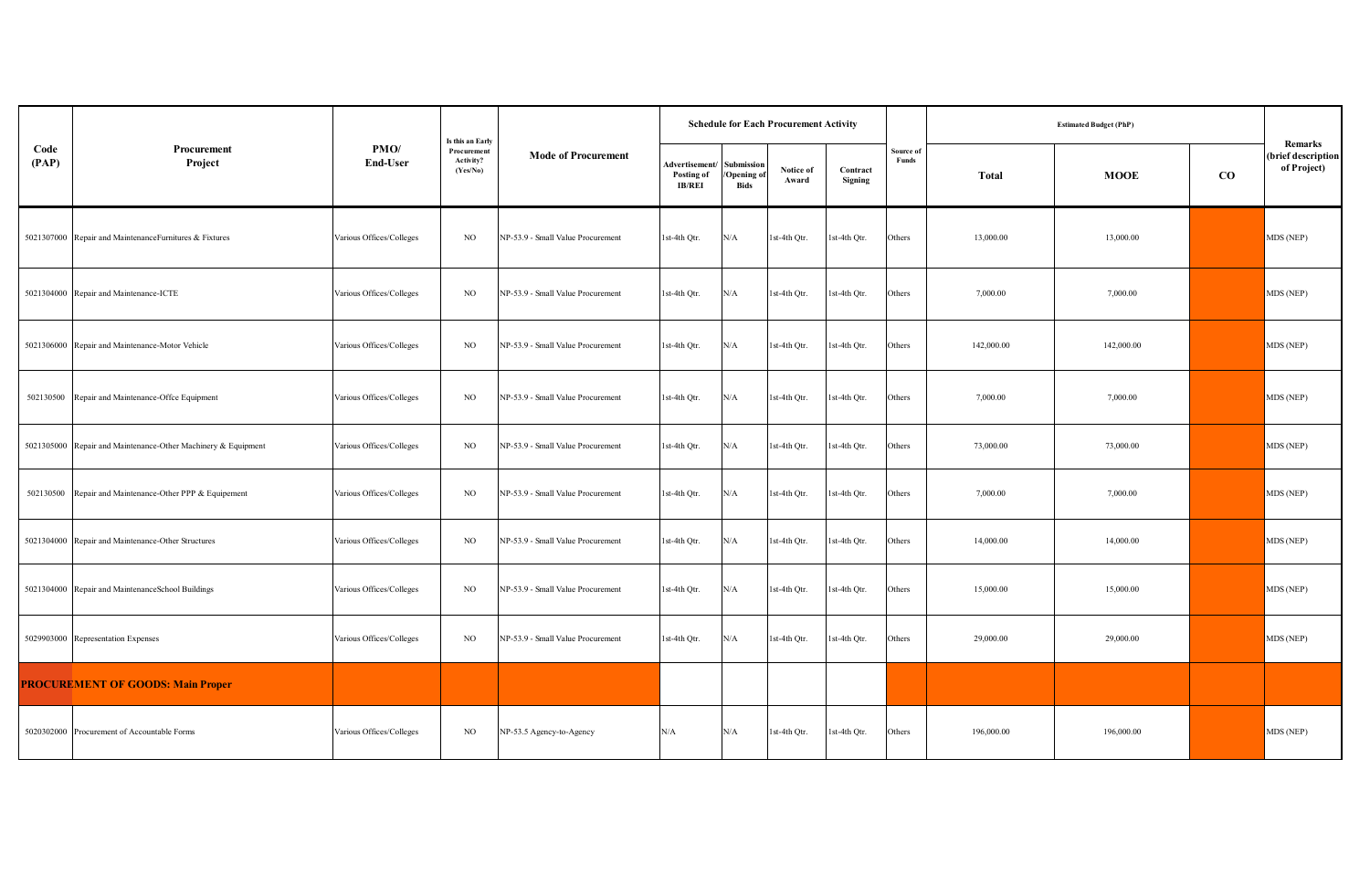|               |                                                                                                            |                          | Is this an Early                     |                                   |                                               |                                         | <b>Schedule for Each Procurement Activity</b> |                     |                    |              | <b>Estimated Budget (PhP)</b> |           |                                                     |
|---------------|------------------------------------------------------------------------------------------------------------|--------------------------|--------------------------------------|-----------------------------------|-----------------------------------------------|-----------------------------------------|-----------------------------------------------|---------------------|--------------------|--------------|-------------------------------|-----------|-----------------------------------------------------|
| Code<br>(PAP) | Procurement<br>Project                                                                                     | PMO/<br>End-User         | Procurement<br>Activity?<br>(Yes/No) | <b>Mode of Procurement</b>        | Advertisement/<br>Posting of<br><b>IB/REI</b> | Submission<br>/Opening o<br><b>Bids</b> | Notice of<br>Award                            | Contract<br>Signing | Source of<br>Funds | Total        | <b>MOOE</b>                   | $\rm{CO}$ | <b>Remarks</b><br>(brief description<br>of Project) |
|               | 5020311000 Procurement of Textbooks and Instructional Materials                                            | Various Offices/Colleges | NO                                   | NP-53.9 - Small Value Procurement | st-4th Qtr.                                   | N/A                                     | 1st-4th Qtr.                                  | st-4th Otr.         | thers              | 749,000.00   | 749,000.00                    |           | MDS (NEP)                                           |
|               | 5021307000 Repairs and Maintenance-Furnitures & Fixtures                                                   | Various Offices/Colleges | NO.                                  | NP-53.9 - Small Value Procurement | Ist-4th Qtr.                                  | N/A                                     | 1st-4th Qtr.                                  | st-4th Qtr.         | <b>Others</b>      | 67,000.00    | 67,000.00                     |           | MDS (NEP)                                           |
|               | 5029907000 Subscription Expenses                                                                           | Various Offices/Colleges | NO                                   | NP-53.9 - Small Value Procurement | st-4th Otr.                                   | N/A                                     | 1st-4th Otr.                                  | st-4th Qtr.         | Others             | 15,000.00    | 15,000.00                     |           | MDS (NEP)                                           |
|               | Procurement of Laboratory Supplies and Materials for Kitchen Laboratories Various Offices/Colleges         |                          | NO.                                  | NP-53.9 - Small Value Procurement | st-4th Otr.                                   | N/A                                     | st-4th Qtr.                                   | 1st-4th Qtr.        | <b>Others</b>      | 6,380.00     | 6,380.00                      |           | MDS (NEP)                                           |
|               | Procurement of Laboratory Supplies-Industrial Tools                                                        | Various Offices/Colleges | NO.                                  | NP-53.9 - Small Value Procurement | st-4th Qtr.                                   | N/A                                     | 1st-4th Qtr.                                  | st-4th Qtr.         | <b>Others</b>      | 7,920.00     | 7,920.00                      |           | MDS (NEP)                                           |
|               | 5020308000 Procurement of Medical, Dental and Laboratory Supplies                                          | Various Offices/Colleges | NO                                   | NP-53.9 - Small Value Procurement | st-4th Qtr.                                   | N/A                                     | 1st-4th Qtr.                                  | st-4th Qtr.         | <b>Others</b>      | 52,800.00    | 52,800.00                     |           | MDS (NEP)                                           |
|               | Procurement of Consultancy Services                                                                        | Quality Assurance Office | NO.                                  | NP-53.9 - Small Value Procurement | 3rd Qtr.                                      | N/A                                     | 3rd Qtr.                                      | 3rd Qtr.            | Others             | 200,000.00   | 200,000.00                    |           | MDS (NEP)                                           |
|               | 5020301000 Procurement of Office Supplies-Common Used Office Supplies and Devices Various Offices/Colleges |                          | NO                                   | NP-53.5 Agency-to-Agency          | N/A                                           | N/A                                     | 1st-4th Qtr.                                  | st-4th Qtr.         | Others             | 3,041,675.65 | 3,041,675.65                  |           | MDS (NEP)                                           |
|               | 5020301000 Procuremen of Office Supplies-Inks and Consumables                                              | Various Offices/Colleges | NO.                                  | Direct Contracting                | N/A                                           | N/A                                     | 1st-4th Qtr.                                  | 1st-4th Qtr.        | Others             | 3,237,806.61 | 3,237,806.61                  |           | MDS (NEP)                                           |
|               | 5020399000 Procurement of Other Supplies                                                                   | Various Offices/Colleges | NO.                                  | NP-53.9 - Small Value Procurement | st-4th Qtr.                                   | N/A                                     | 1st-4th Qtr.                                  | st-4th Qtr.         | Others             | 119,089.92   | 119,089.92                    |           | MDS (NEP)                                           |
|               | 5020399000 Procurement of Other Supplies-Appliances                                                        | Various Offices/Colleges | NO                                   | NP-53.9 - Small Value Procurement | st-4th Qtr.                                   | N/A                                     | 1st-4th Qtr.                                  | st-4th Qtr.         | <b>Others</b>      | 5,280.00     | 5,280.00                      |           | MDS (NEP)                                           |
|               | 5020399000 Procurement of Other Supplies-Audio Visual Parts and Accessories                                | Various Offices/Colleges | NO                                   | NP-53.9 - Small Value Procurement | Ist-4th Qtr.                                  | N/A                                     | 1st-4th Qtr.                                  | st-4th Qtr.         | <b>Others</b>      | 14,341.80    | 14,341.80                     |           | MDS (NEP)                                           |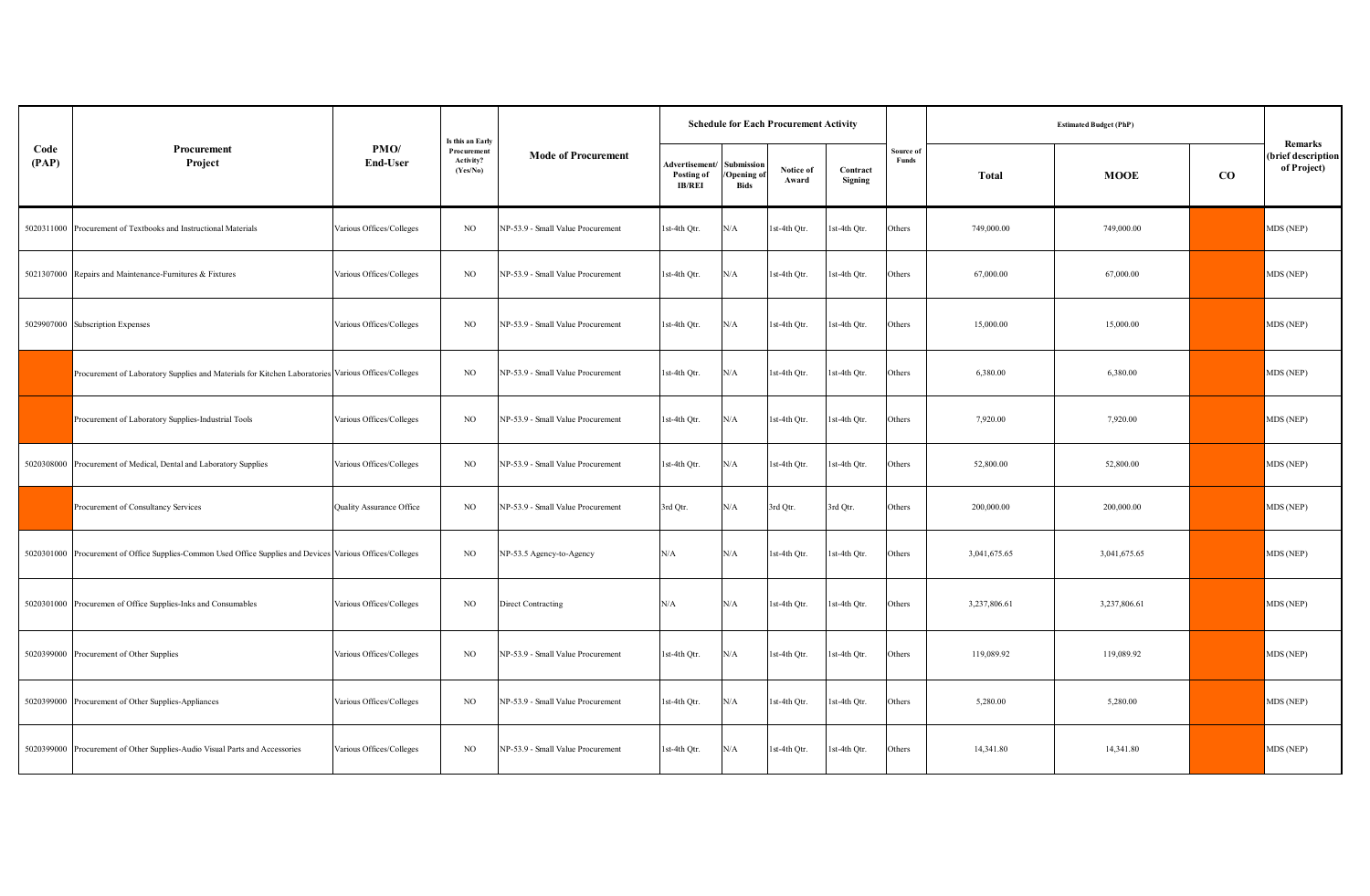|               |                                                                                               |                          | Is this an Early                     |                                   |                                              |                                               | <b>Schedule for Each Procurement Activity</b> |                     |                    |              | <b>Estimated Budget (PhP)</b> |           |                                                     |
|---------------|-----------------------------------------------------------------------------------------------|--------------------------|--------------------------------------|-----------------------------------|----------------------------------------------|-----------------------------------------------|-----------------------------------------------|---------------------|--------------------|--------------|-------------------------------|-----------|-----------------------------------------------------|
| Code<br>(PAP) | Procurement<br>Project                                                                        | PMO/<br>End-User         | Procurement<br>Activity?<br>(Yes/No) | <b>Mode of Procurement</b>        | Advertisement<br>Posting of<br><b>IB/REI</b> | Submission<br><b>Opening</b> o<br><b>Bids</b> | Notice of<br>Award                            | Contract<br>Signing | Source of<br>Funds | <b>Total</b> | <b>MOOE</b>                   | $\rm{CO}$ | <b>Remarks</b><br>(brief description<br>of Project) |
| 5020399000    | Procurement of Other Supplies-Communications Equipment, Parts,<br>Accessories and Supplies    | Various Offices/Colleges | NO                                   | NP-53.9 - Small Value Procurement | st-4th Qtr.                                  | N/A                                           | 1st-4th Qtr.                                  | st-4th Qtr.         | Others             | 7,205.00     | 7,205.00                      |           | MDS (NEP)                                           |
|               | 5020399000 Procurement of Other Supplies-Educational Supplies and Materials                   | Various Offices/Colleges | NO                                   | NP-53.9 - Small Value Procurement | st-4th Qtr.                                  | N/A                                           | 1st-4th Qtr.                                  | 1st-4th Qtr.        | <b>Others</b>      | 18,103.95    | 18,103.95                     |           | MDS (NEP)                                           |
|               | 5020399000 Procurement of Other Supplies-Electrical Materials                                 | Various Offices/Colleges | NO                                   | NP-53.9 - Small Value Procurement | st-4th Qtr.                                  | N/A                                           | 1st-4th Otr.                                  | st-4th Qtr.         | Others             | 332,053.56   | 332,053.56                    |           | MDS (NEP)                                           |
|               | 5020399000 Procurement of Other Supplies-Electronic Parts and Components                      | Various Offices/Colleges | NO                                   | NP-53.9 - Small Value Procurement | st-4th Otr.                                  | N/A                                           | 1st-4th Otr.                                  | st-4th Otr.         | <b>Others</b>      | 6,543.90     | 6,543.90                      |           | MDS (NEP)                                           |
|               | 5020399000 Procurement of Other Supplies-Firefighting Equipment and Supplies                  | Various Offices/Colleges | NO                                   | NP-53.9 - Small Value Procurement | st-4th Qtr.                                  | N/A                                           | 1st-4th Qtr.                                  | st-4th Qtr.         | Others             | 19,140.00    | 19,140.00                     |           | MDS (NEP)                                           |
|               | 5020399000 Procurement of Other Supplies-Furnirture and Fixture                               | Various Offices/Colleges | NO.                                  | NP-53.9 - Small Value Procurement | st-4th Otr.                                  | N/A                                           | 1st-4th Qtr.                                  | st-4th Qtr.         | <b>Others</b>      | 114,950.00   | 114,950.00                    |           | MDS (NEP)                                           |
|               | 5020399000 Procurement of Other Supplies-Garments                                             | Various Offices/Colleges | NO.                                  | NP-53.9 - Small Value Procurement | st-4th Qtr.                                  | N/A                                           | 1st-4th Qtr.                                  | 1st-4th Qtr.        | <b>Others</b>      | 2,085.60     | 2,085.60                      |           | MDS (NEP)                                           |
| 5020399000    | Procurement of Other Supplies-Hardware/Construction Supplies and<br><b>Painting Materials</b> | Various Offices/Colleges | NO.                                  | NP-53.9 - Small Value Procurement | st-4th Qtr.                                  | N/A                                           | 1st-4th Qtr.                                  | st-4th Qtr.         | Others             | 1,130,755.45 | 1,130,755.45                  |           | MDS (NEP)                                           |
|               | 5020399000 Procurement of Other Supplies-ICT Peripherals/Supplies                             | Various Offices/Colleges | NO.                                  | NP-53.9 - Small Value Procurement | st-4th Qtr.                                  | N/A                                           | st-4th Qtr.                                   | st-4th Qtr.         | Others             | 178,109.55   | 178,109.55                    |           | MDS (NEP)                                           |
|               | 5020399000 Procurement of Other Supplies-Janitorial                                           | Various Offices/Colleges | NO.                                  | NP-53.9 - Small Value Procurement | st-4th Otr.                                  | N/A                                           | st-4th Otr.                                   | st-4th Qtr.         | Others             | 1,457,208.92 | 1,457,208.92                  |           | MDS (NEP)                                           |
|               | 5020399000 Procurement of Other Supplies-Other Equipment                                      | Various Offices/Colleges | NO.                                  | NP-53.9 - Small Value Procurement | st-4th Otr.                                  | N/A                                           | 1st-4th Otr.                                  | st-4th Otr.         | <b>Others</b>      | 5,500.00     | 5,500.00                      |           | MDS (NEP)                                           |
|               | 5020399000 Procurement of Other Supplies-Other Operating Supplies                             | Various Offices/Colleges | NO                                   | NP-53.9 - Small Value Procurement | st-4th Qtr.                                  | N/A                                           | st-4th Qtr.                                   | st-4th Qtr.         | <b>Others</b>      | 29,964.00    | 29,964.00                     |           | MDS (NEP)                                           |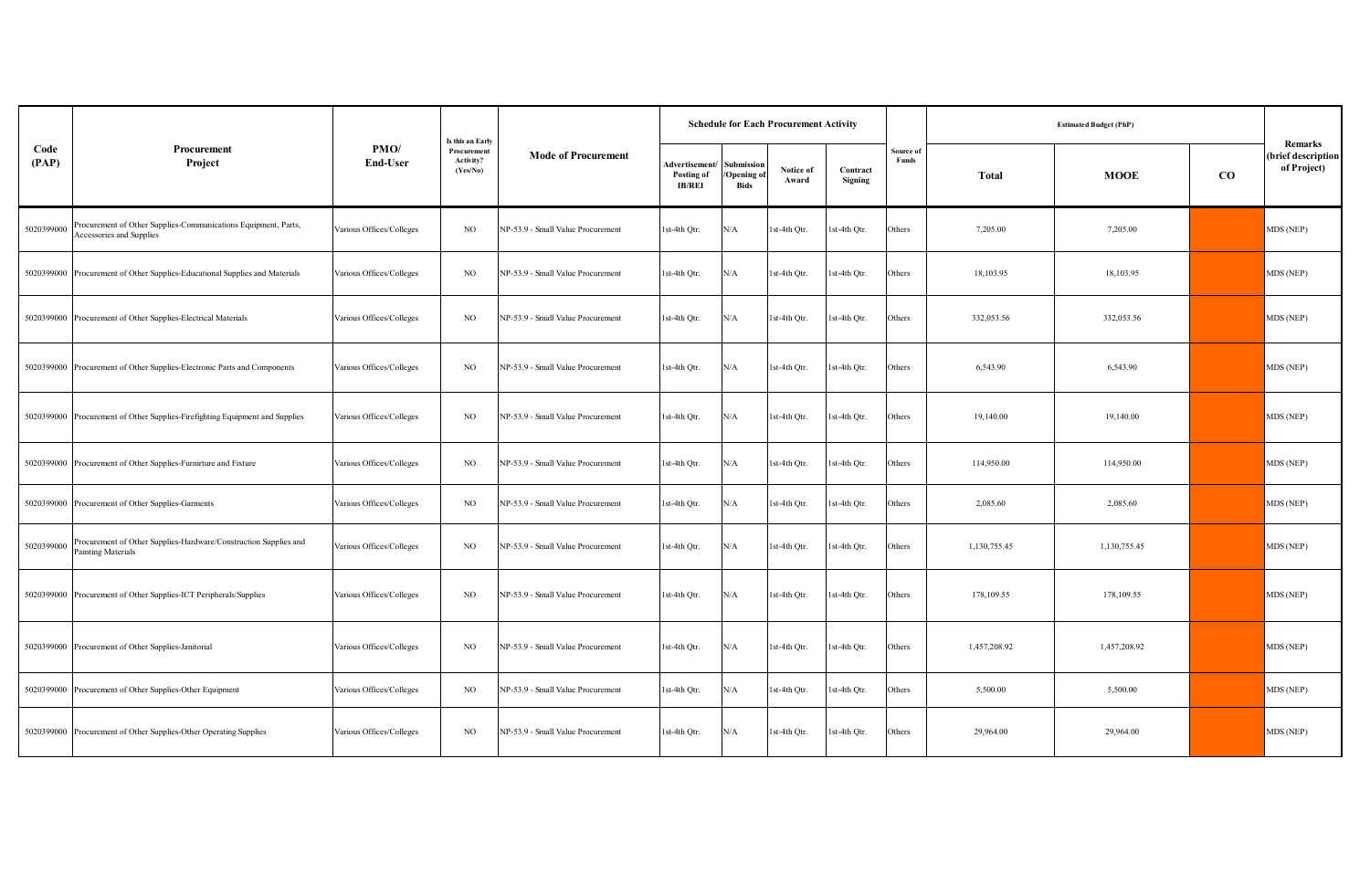|                           |                                                                                             |                          | Is this an Early                     |                                   |                                                      |                                         | <b>Schedule for Each Procurement Activity</b> |                     |                    |               | <b>Estimated Budget (PhP)</b> |           |                                                      |
|---------------------------|---------------------------------------------------------------------------------------------|--------------------------|--------------------------------------|-----------------------------------|------------------------------------------------------|-----------------------------------------|-----------------------------------------------|---------------------|--------------------|---------------|-------------------------------|-----------|------------------------------------------------------|
| Code<br>(PAP)             | Procurement<br>Project                                                                      | PMO/<br>End-User         | Procurement<br>Activity?<br>(Yes/No) | <b>Mode of Procurement</b>        | Advertisement/<br><b>Posting of</b><br><b>IB/REI</b> | Submission<br>/Opening o<br><b>Bids</b> | Notice of<br>Award                            | Contract<br>Signing | Source of<br>Funds | Total         | <b>MOOE</b>                   | $\bf{CO}$ | <b>Remarks</b><br>(brief description)<br>of Project) |
|                           | 5020399000 Procurement of Other Supplies-Printing Services                                  | Various Offices/Colleges | NO                                   | NP-53.9 - Small Value Procurement | st-4th Qtr.                                          | N/A                                     | 1st-4th Qtr.                                  | st-4th Qtr.         | <b>Others</b>      | 6,435.00      | 6,435.00                      |           | MDS (NEP)                                            |
| 5029903000/5<br>020399000 | Procurement of Other Supplies-Tokens (Representation)                                       | Various Offices/Colleges | NO.                                  | NP-53.9 - Small Value Procurement | st-4th Qtr.                                          | N/A                                     | 1st-4th Qtr.                                  | 1st-4th Qtr.        | Others             | 21,879.00     | 21,879.00                     |           | MDS (NEP)                                            |
|                           | 5029902000 Procurement of Printing and Publication                                          | Various Offices/Colleges | NO                                   | NP-53.9 - Small Value Procurement | 1st-4th Qtr.                                         | N/A                                     | 1st-4th Qtr.                                  | 1st-4th Qtr.        | Others             | 402,270.00    | 402,270.00                    |           | MDS (NEP)                                            |
|                           | Procurement of Semi-Expendable Furniture & Fixtures                                         | Various Offices/Colleges | NO.                                  | NP-53.9 - Small Value Procurement | st-4th Qtr.                                          | N/A                                     | 1st-4th Qtr.                                  | 1st-4th Qtr.        | <b>Others</b>      | 118,030.00    | 118,030.00                    |           | MDS (NEP)                                            |
|                           | Procurement of Semi-Expendable-ICT Equipment                                                | Various Offices/Colleges | NO                                   | NP-53.9 - Small Value Procurement | st-4th Qtr.                                          | N/A                                     | 1st-4th Qtr.                                  | 1st-4th Qtr.        | Others             | 52,910.00     | 52,910.00                     |           | MDS (NEP)                                            |
|                           | Procurement of Semi-Expendable-Office Equipment                                             | Various Offices/Colleges | NO                                   | NP-53.9 - Small Value Procurement | st-4th Otr.                                          | N/A                                     | 1st-4th Otr.                                  | st-4th Otr.         | <b>Others</b>      | 23,100.00     | 23,100.00                     |           | MDS (NEP)                                            |
|                           | Procurement of Services- Certifying Body (CB) for the Re-Certification for<br>ISO 9001:2015 | Various Offices/Colleges | NO.                                  | NP-53.9 - Small Value Procurement | st-4th Qtr.                                          | N/A                                     | 1st-4th Otr.                                  | 1st-4th Qtr.        | Others             | 220,000.00    | 220,000.00                    |           | MDS (NEP)                                            |
|                           | 5020502000 Procuremet of Telephone Services                                                 | Various Offices/Colleges | NO.                                  | NP-53.9 - Small Value Procurement | st-4th Otr.                                          | N/A                                     | 1st-4th Qtr.                                  | 1st-4th Otr.        | thers              | 3,300.00      | 3,300.00                      |           | MDS (NEP)                                            |
|                           | 5021102000 Auditing Services                                                                | Various Offices/Colleges | NO.                                  | NP-53.9 - Small Value Procurement | st-4th Qtr.                                          | N/A                                     | 1st-4th Otr.                                  | st-4th Qtr.         | Others             | 28,000.00     | 28,000.00                     |           | MDS (NEP)                                            |
|                           | 5020402000 Electricity Services                                                             | Various Offices/Colleges | NO.                                  | <b>Direct Contracting</b>         | N/A                                                  | N/A                                     | 1st-4th Otr.                                  | 1st-4th Qtr.        | Others             | 29,791,000.00 | 29,791,000.00                 |           | MDS (NEP)                                            |
|                           | 5020503000 Internet Services                                                                | Various Offices/Colleges | NO                                   | Competitive Bidding               | Within the FY 2020                                   |                                         |                                               |                     | Others             | 1,172,000.00  | 1,172,000.00                  |           | MDS (NEP)                                            |
|                           | 5021299000 Other General Services                                                           | Various Offices/Colleges | NO                                   | NP-53.9 - Small Value Procurement | st-4th Qtr.                                          | N/A                                     | st-4th Qtr.                                   | st-4th Qtr.         | Others             | 23,487,000.00 | 23,487,000.00                 |           | MDS (NEP)                                            |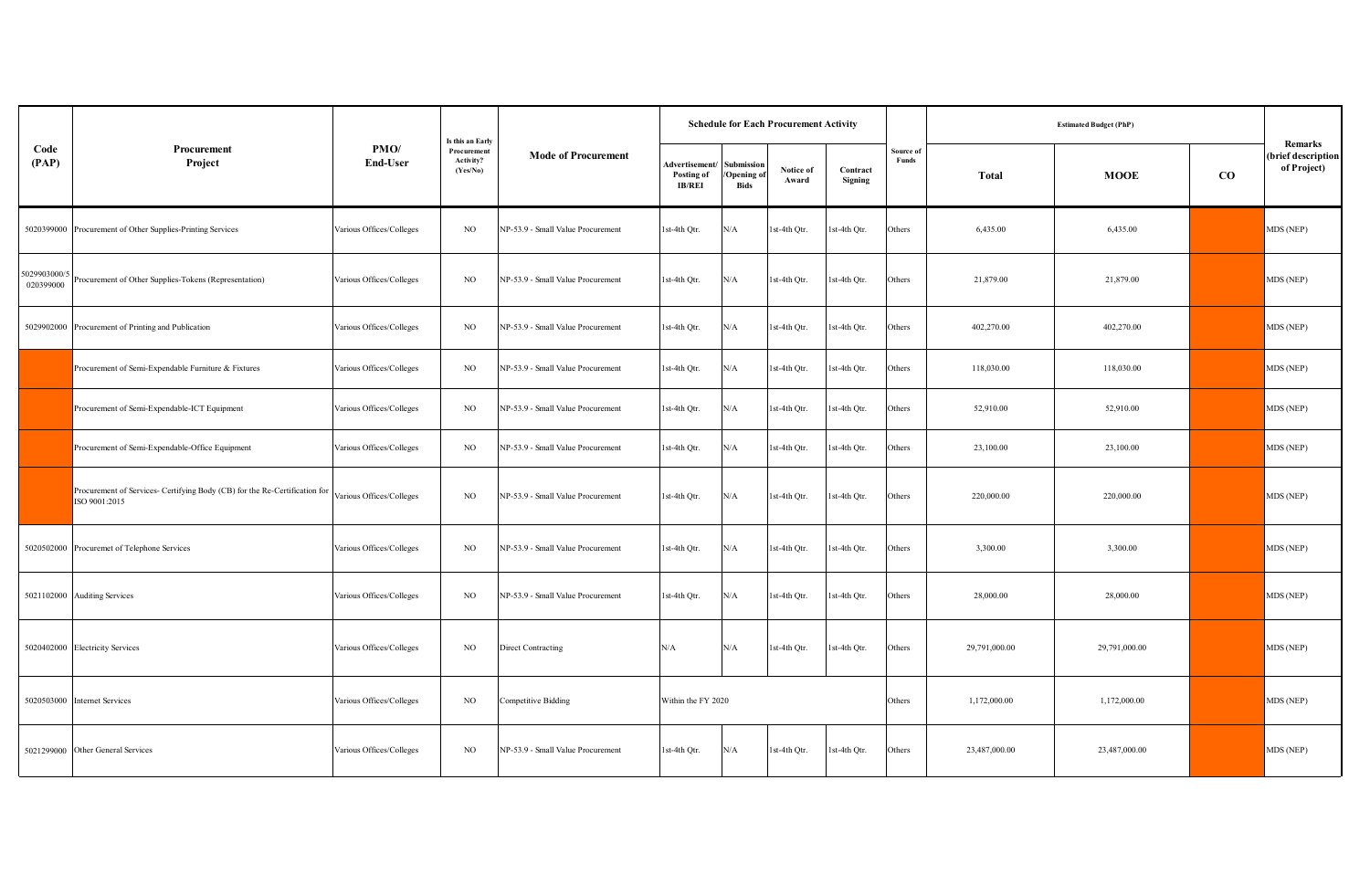|               |                                                     |                          | Is this an Early                     |                                   |                                                      |                                       | <b>Schedule for Each Procurement Activity</b> |                     |                    |              | <b>Estimated Budget (PhP)</b> |          |                                                     |
|---------------|-----------------------------------------------------|--------------------------|--------------------------------------|-----------------------------------|------------------------------------------------------|---------------------------------------|-----------------------------------------------|---------------------|--------------------|--------------|-------------------------------|----------|-----------------------------------------------------|
| Code<br>(PAP) | Procurement<br>Project                              | PMO/<br>End-User         | Procurement<br>Activity?<br>(Yes/No) | <b>Mode of Procurement</b>        | Advertisement/<br><b>Posting of</b><br><b>IB/REI</b> | Submissio<br>Opening o<br><b>Bids</b> | Notice of<br>Award                            | Contract<br>Signing | Source of<br>Funds | Total        | <b>MOOE</b>                   | $\bf CO$ | <b>Remarks</b><br>(brief description<br>of Project) |
|               | 5021199000 Other Professional Services              | Various Offices/Colleges | NO.                                  | NP-53.9 - Small Value Procurement | 1st-4th Qtr.                                         | N/A                                   | st-4th Qtr.                                   | 1st-4th Qtr.        | Others             | 1,958,000.00 | 1,958,000.00                  |          | MDS (NEP)                                           |
|               | 5020501000 Postage and Courier Services             | Various Offices/Colleges | NO                                   | NP-53.9 - Small Value Procurement | st-4th Qtr.                                          | $\rm N/A$                             | 1st-4th Qtr.                                  | 1st-4th Qtr.        | Others             | 8,000.00     | 8,000.00                      |          | MDS (NEP)                                           |
|               | 5029902000 Printing and Publication Expenses        | Various Offices/Colleges | NO.                                  | NP-53.9 - Small Value Procurement | 1st-4th Qtr.                                         | $\rm N/A$                             | lst-4th Qtr.                                  | 1st-4th Qtr.        | Others             | 39,000.00    | 39,000.00                     |          | MDS (NEP)                                           |
|               | 5020309000 Procurement of Fuel, Oil and Lubricants  | Various Offices/Colleges | NO                                   | Direct Contracting                | 1st-4th Qtr.                                         | N/A                                   | st-4th Qtr.                                   | 1st-4th Qtr.        | Others             | 1,117,000.00 | 1,117,000.00                  |          | MDS (NEP)                                           |
|               | 5021202000 Procurement of Janitorial Services       | Various Offices/Colleges | NO.                                  | NP-53.9 - Small Value Procurement | st-4th Qtr.                                          | N/A                                   | st-4th Qtr.                                   | 1st-4th Qtr.        | Others             | 3,876,000.00 | 3,876,000.00                  |          | MDS (NEP)                                           |
|               | 5021203000 Procurement of Security Services         | Various Offices/Colleges | NO.                                  | Competitive Bidding               | 1st-4th Qtr.                                         |                                       | st-4th Qtr.                                   | 1st-4th Qtr.        | Others             | 8,432,000.00 | 8,432,000.00                  |          | MDS (NEP)                                           |
|               | 5020502000 Procurement of Telephone Services        | Various Offices/Colleges | NO                                   | <b>Direct Contracting</b>         | 1st-4th Qtr.                                         | N/A                                   | 1st-4th Qtr.                                  | 1st-4th Qtr.        | Others             | 244,000.00   | 244,000.00                    |          | MDS (NEP)                                           |
|               | 5020401000 Procurement of Water Services            | Various Offices/Colleges | NO.                                  | Direct Contracting                | 1st-4th Qtr.                                         | N/A                                   | 1st-4th Qtr.                                  | 1st-4th Qtr.        | Others             | 1,080,000.00 | 1,080,000.00                  |          | MDS (NEP)                                           |
|               | 5029905003 Rent-Motor Vehicles                      | Various Offices/Colleges | NO.                                  | NP-53.9 - Small Value Procurement | 1st-4th Qtr.                                         | N/A                                   | st-4th Qtr.                                   | 1st-4th Qtr.        | Others             | 18,000.00    | 18,000.00                     |          | MDS (NEP)                                           |
|               | 5021304000 Repairs and Maintenance-ICTE             | Various Offices/Colleges | NO.                                  | NP-53.9 - Small Value Procurement | st-4th Qtr.                                          | N/A                                   | st-4th Qtr.                                   | 1st-4th Qtr.        | Others             | 88,000.00    | 88,000.00                     |          | MDS (NEP)                                           |
|               | 5021306000 Repairs and Maintenace-Motor Vehicle     | Various Offices/Colleges | NO                                   | NP-53.9 - Small Value Procurement | st-4th Qtr.                                          | N/A                                   | st-4th Qtr.                                   | 1st-4th Qtr.        | Others             | 1,149,000.00 | 1,149,000.00                  |          | MDS (NEP)                                           |
|               | 5021305000 Repairs and Maintenance-Office Equipment | Various Offices/Colleges | NO.                                  | NP-53.9 - Small Value Procurement | 1st-4th Qtr.                                         | N/A                                   | st-4th Qtr.                                   | 1st-4th Qtr.        | Others             | 78,000.00    | 78,000.00                     |          | MDS (NEP)                                           |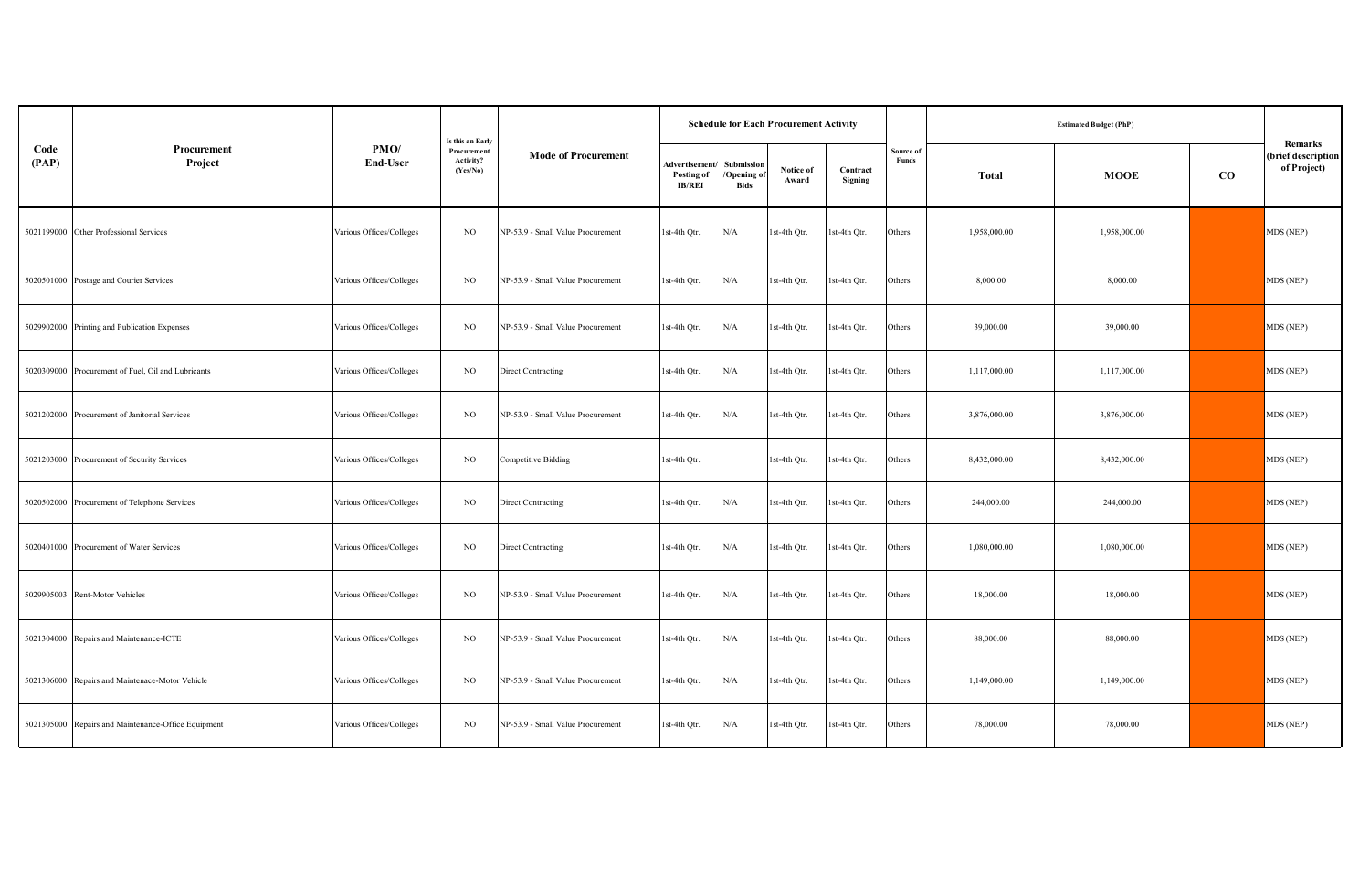|               |                                                                   |                          | Is this an Early                     |                                   |                                                      |                                              | <b>Schedule for Each Procurement Activity</b> |                     |                    |            | <b>Estimated Budget (PhP)</b> |           |                                                     |
|---------------|-------------------------------------------------------------------|--------------------------|--------------------------------------|-----------------------------------|------------------------------------------------------|----------------------------------------------|-----------------------------------------------|---------------------|--------------------|------------|-------------------------------|-----------|-----------------------------------------------------|
| Code<br>(PAP) | Procurement<br>Project                                            | PMO/<br>End-User         | Procurement<br>Activity?<br>(Yes/No) | <b>Mode of Procurement</b>        | Advertisement/<br><b>Posting of</b><br><b>IB/REI</b> | <b>Submissio</b><br>Opening o<br><b>Bids</b> | Notice of<br>Award                            | Contract<br>Signing | Source of<br>Funds | Total      | <b>MOOE</b>                   | $\bf{CO}$ | <b>Remarks</b><br>(brief description<br>of Project) |
|               | 5021305000 Repairs and Maintenance-Other PPP Equipment            | Various Offices/Colleges | NO                                   | NP-53.9 - Small Value Procurement | st-4th Qtr.                                          | $\rm N/A$                                    | st-4th Qtr.                                   | 1st-4th Qtr.        | Others             | 38,000.00  | 38,000.00                     |           | MDS (NEP)                                           |
|               | 5021304000 Repairs and Maintenance-Other Structures               | Various Offices/Colleges | NO                                   | NP-53.9 - Small Value Procurement | st-4th Qtr.                                          | N/A                                          | st-4th Qtr.                                   | 1st-4th Qtr.        | Others             | 125,000.00 | 125,000.00                    |           | MDS (NEP)                                           |
|               | 5021304000 Repairs and Maintenance-School Buildings               | Various Offices/Colleges | NO                                   | NP-53.9 - Small Value Procurement | st-4th Qtr.                                          | $\rm N/A$                                    | st-4th Qtr.                                   | 1st-4th Qtr.        | Others             | 508,837.00 | 508,837.00                    |           | MDS (NEP)                                           |
|               | 5021305000 Repairs and Maintenance-Other Machinery & Equipment    | Various Offices/Colleges | NO                                   | NP-53.9 - Small Value Procurement | st-4th Qtr.                                          | N/A                                          | st-4th Qtr.                                   | 1st-4th Qtr.        | Others             | 386,000.00 | 386,000.00                    |           | MDS (NEP)                                           |
|               | 5029903000 Representation Expenses                                | Various Offices/Colleges | NO                                   | NP-53.9 - Small Value Procurement | 1st-4th Qtr.                                         | N/A                                          | st-4th Qtr.                                   | 1st-4th Qtr.        | Others             | 275,000.00 | 275,000.00                    |           | MDS (NEP)                                           |
|               | 5020504000 Subscription of Cable, Satellie, Telegraph and Radio   | Various Offices/Colleges | NO                                   | NP-53.9 - Small Value Procurement | st-4th Qtr.                                          | N/A                                          | st-4th Qtr.                                   | 1st-4th Qtr.        | Others             | 5,000.00   | 5,000.00                      |           | MDS (NEP)                                           |
|               | <b>PROCUREMENT OF GOODS: JPLPC-Malvar</b>                         |                          |                                      |                                   |                                                      |                                              |                                               |                     |                    |            |                               |           |                                                     |
|               | 5021305000 Repairs and Maintenance-Other PPP & Equipment          | Various Offices/Colleges | NO.                                  | NP-53.9 - Small Value Procurement | st-4th Qtr.                                          | N/A                                          | st-4th Otr.                                   | 1st-4th Qtr.        | Others             | 6,000.00   | 6,000.00                      |           | MDS (NEP)                                           |
|               | 5029907000 Subscription Expenses                                  | Various Offices/Colleges | NO                                   | NP-53.9 - Small Value Procurement | 1st-4th Qtr.                                         | N/A                                          | 1st-4th Qtr.                                  | 1st-4th Qtr.        | Others             | 2,000.00   | 2,000.00                      |           | MDS (NEP)                                           |
|               | 5020311000 Procurement of Textbooks and Instructional Materials   | Various Offices/Colleges | NO                                   | NP-53.9 - Small Value Procurement | 1st-4th Qtr.                                         | N/A                                          | st-4th Qtr.                                   | 1st-4th Qtr.        | Others             | 109,000.00 | 109,000.00                    |           | MDS (NEP)                                           |
|               | 5020302000 Procurement of Accountable Forms                       | Various Offices/Colleges | NO                                   | NP-53.9 - Small Value Procurement | 1st-4th Qtr.                                         | N/A                                          | 1st-4th Qtr.                                  | 1st-4th Qtr.        | Others             | 19,338.00  | 19,338.00                     |           | MDS (NEP)                                           |
|               | 5020308000 Procurement of Medical, Dental and Laboratory Supplies | Various Offices/Colleges | NO.                                  | NP-53.9 - Small Value Procurement | st-4th Qtr.                                          | N/A                                          | st-4th Qtr.                                   | 1st-4th Qtr.        | Others             | 5,989.50   | 5,989.50                      |           | MDS (NEP)                                           |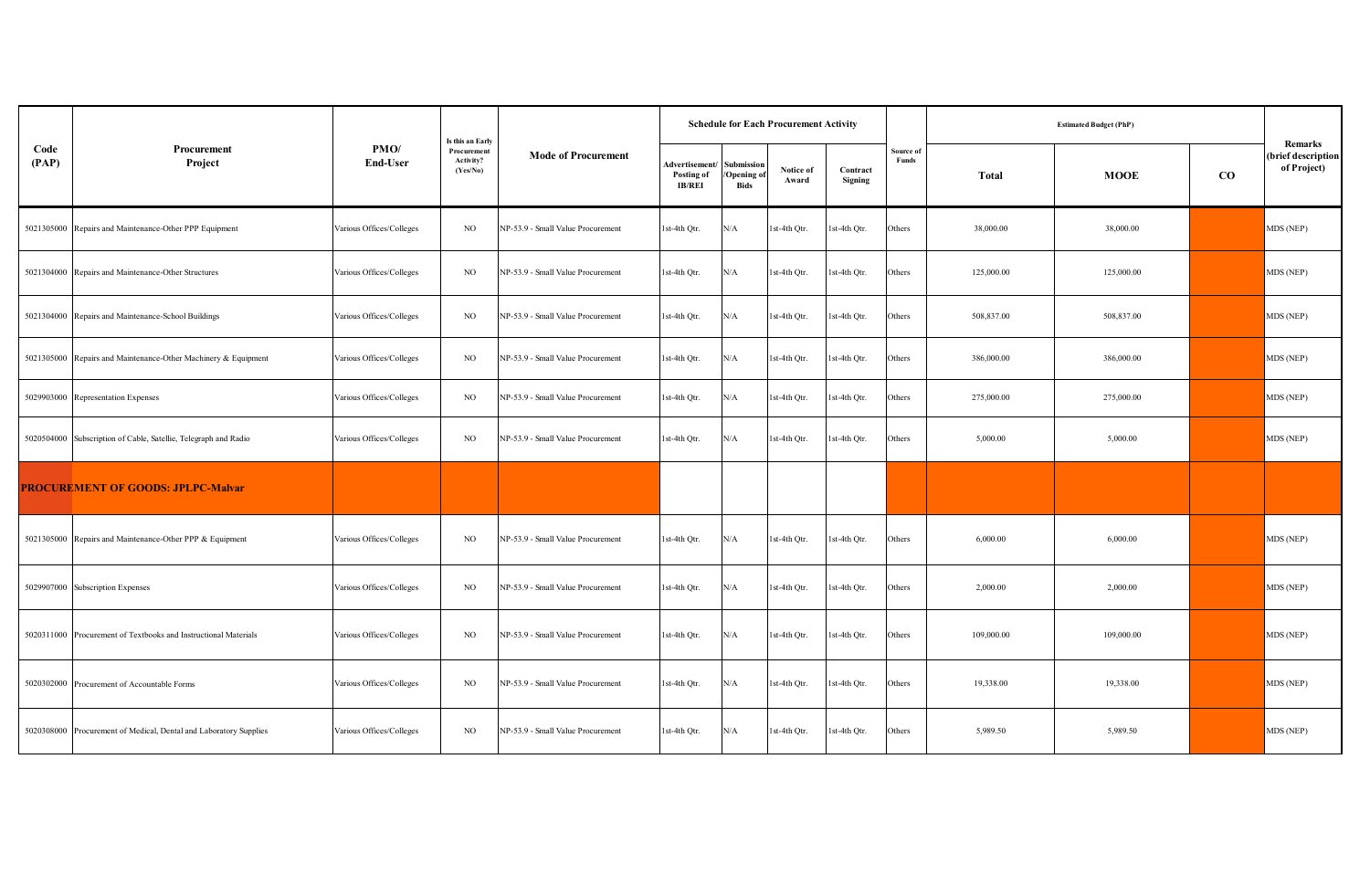|               |                                                                                                            |                          | Is this an Early                     |                                   |                                                      |                                              | <b>Schedule for Each Procurement Activity</b> |                     |                    |              | <b>Estimated Budget (PhP)</b> |           |                                                     |
|---------------|------------------------------------------------------------------------------------------------------------|--------------------------|--------------------------------------|-----------------------------------|------------------------------------------------------|----------------------------------------------|-----------------------------------------------|---------------------|--------------------|--------------|-------------------------------|-----------|-----------------------------------------------------|
| Code<br>(PAP) | Procurement<br>Project                                                                                     | PMO/<br><b>End-User</b>  | Procurement<br>Activity?<br>(Yes/No) | <b>Mode of Procurement</b>        | Advertisement/<br><b>Posting of</b><br><b>IB/REI</b> | <b>Submissio</b><br>Opening o<br><b>Bids</b> | Notice of<br>Award                            | Contract<br>Signing | Source of<br>Funds | <b>Total</b> | <b>MOOE</b>                   | $\bf{CO}$ | <b>Remarks</b><br>(brief description<br>of Project) |
|               | 5020301000 Procurement of Office Supplies-Common Used Office Supplies and Devices Various Offices/Colleges |                          | $_{\rm NO}$                          | NP-53.5 Agency-to-Agency          | N/A                                                  | N/A                                          | st-4th Qtr.                                   | 1st-4th Qtr.        | Others             | 475,847.92   | 475,847.92                    |           | MDS (NEP)                                           |
|               | 5020301000 Procurement of Office Supplies-Inks and Consumables                                             | Various Offices/Colleges | NO                                   | Direct Contracting                | N/A                                                  | N/A                                          | st-4th Qtr.                                   | 1st-4th Qtr.        | Others             | 98,098.00    | 98,098.00                     |           | MDS (NEP)                                           |
|               | 5020399000 Procurement of Other Supplies                                                                   | Various Offices/Colleges | NO.                                  | NP-53.9 - Small Value Procurement | st-4th Otr.                                          | N/A                                          | st-4th Otr.                                   | 1st-4th Otr.        | Others             | 7,258.35     | 7,258.35                      |           | MDS (NEP)                                           |
|               | 5020399000 Procurement of Other Supplies Educational Supplies and Materials                                | Various Offices/Colleges | NO.                                  | NP-53.9 - Small Value Procurement | 1st-4th Qtr.                                         | N/A                                          | st-4th Qtr.                                   | 1st-4th Qtr.        | Others             | 2,506.59     | 2,506.59                      |           | MDS (NEP)                                           |
|               | 5020399000 Procurement of Other Supplies-Electrical Materials                                              | Various Offices/Colleges | NO                                   | NP-53.9 - Small Value Procurement | 1st-4th Qtr.                                         | N/A                                          | 1st-4th Qtr.                                  | 1st-4th Qtr.        | Others             | 12,186.95    | 12,186.95                     |           | MDS (NEP)                                           |
| 5020399000    | Procurement of Other Supplies-Hardware/Construction Supplies and<br><b>Painting Materials</b>              | Various Offices/Colleges | NO.                                  | NP-53.9 - Small Value Procurement | 1st-4th Qtr.                                         | N/A                                          | 1st-4th Qtr.                                  | 1st-4th Qtr.        | Others             | 4,461.60     | 4,461.60                      |           | MDS (NEP)                                           |
|               | 5020399000 Procurement of Other Supplies-ICT Peripherals/Supplies                                          | Various Offices/Colleges | NO.                                  | NP-53.9 - Small Value Procurement | 1st-4th Qtr.                                         | N/A                                          | st-4th Qtr.                                   | 1st-4th Qtr.        | Others             | 29,577.90    | 29,577.90                     |           | MDS (NEP)                                           |
|               | 5020399000 Procurement of Other Supplies-Janitorial                                                        | Various Offices/Colleges | NO.                                  | NP-53.9 - Small Value Procurement | 1st-4th Qtr.                                         | N/A                                          | 1st-4th Qtr.                                  | 1st-4th Qtr.        | Others             | 128,536.02   | 128,536.02                    |           | MDS (NEP)                                           |
|               | 5021102000 Auditing Services                                                                               | Various Offices/Colleges | NO                                   | NP-53.9 - Small Value Procurement | 1st-4th Otr.                                         | N/A                                          | st-4th Otr.                                   | 1st-4th Otr.        | Others             | 3,000.00     | 3,000.00                      |           | MDS (NEP)                                           |
|               | 5020402000 Electricity Services                                                                            | Various Offices/Colleges | NO.                                  | <b>Direct Contracting</b>         | N/A                                                  | N/A                                          | 1st-4th Qtr.                                  | 1st-4th Qtr.        | Others             | 2,789,000.00 | 2,789,000.00                  |           | MDS (NEP)                                           |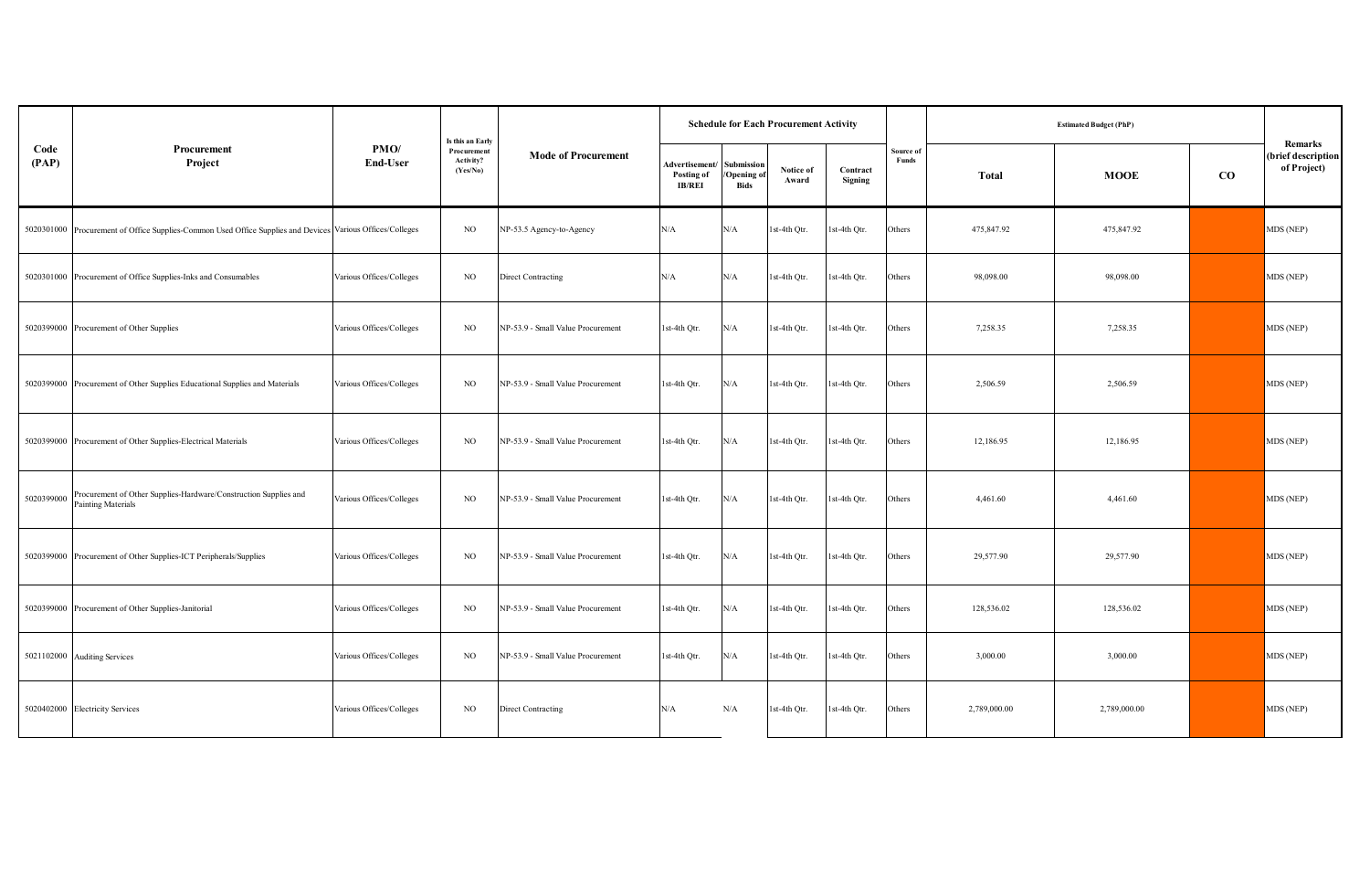|               |                                                    |                          | Is this an Early                     |                                   |                                               |                                        | <b>Schedule for Each Procurement Activity</b> |                     |                    |              | <b>Estimated Budget (PhP)</b> |           |                                                     |
|---------------|----------------------------------------------------|--------------------------|--------------------------------------|-----------------------------------|-----------------------------------------------|----------------------------------------|-----------------------------------------------|---------------------|--------------------|--------------|-------------------------------|-----------|-----------------------------------------------------|
| Code<br>(PAP) | Procurement<br>Project                             | PMO/<br>End-User         | Procurement<br>Activity?<br>(Yes/No) | <b>Mode of Procurement</b>        | Advertisement/<br>Posting of<br><b>IB/REI</b> | Submission<br>Opening o<br><b>Bids</b> | Notice of<br>Award                            | Contract<br>Signing | Source of<br>Funds | <b>Total</b> | <b>MOOE</b>                   | $\bf{CO}$ | <b>Remarks</b><br>(brief description<br>of Project) |
|               | 5020503000 Internet Services                       | Various Offices/Colleges | $_{\rm NO}$                          | <b>Competitive Bidding</b>        | Within the FY 2020                            |                                        |                                               |                     | Others             | 162,000.00   | 162,000.00                    |           | MDS (NEP)                                           |
|               | 5021299000 Other General Services                  | Various Offices/Colleges | NO                                   | NP-53.9 - Small Value Procurement | st-4th Qtr.                                   | N/A                                    | st-4th Qtr.                                   | 1st-4th Qtr.        | Others             | 2,511,000.00 | 2,511,000.00                  |           | MDS (NEP)                                           |
|               | 5021199000 Other Professional Services             | Various Offices/Colleges | $_{\rm NO}$                          | NP-53.9 - Small Value Procurement | st-4th Qtr.                                   | N/A                                    | lst-4th Qtr.                                  | 1st-4th Qtr.        | <b>Others</b>      | 274,000.00   | 274,000.00                    |           | MDS (NEP)                                           |
|               | 5020501000 Postage and Courier Services            | Various Offices/Colleges | NO                                   | NP-53.9 - Small Value Procurement | st-4th Qtr.                                   | N/A                                    | st-4th Qtr.                                   | 1st-4th Qtr.        | <b>Others</b>      | 1,000.00     | 1,000.00                      |           | MDS (NEP)                                           |
|               | 5029902000 Printing and Publication Expenses       | Various Offices/Colleges | NO.                                  | NP-53.9 - Small Value Procurement | st-4th Qtr.                                   | N/A                                    | st-4th Qtr.                                   | 1st-4th Qtr.        | <b>Others</b>      | 6,000.00     | 6,000.00                      |           | MDS (NEP)                                           |
|               | 5020309000 Procurement of Fuel, Oil and Lubricants | Various Offices/Colleges | $_{\rm NO}$                          | <b>Direct Contracting</b>         | $\rm N/A$                                     | N/A                                    | 1st-4th Qtr.                                  | 1st-4th Qtr.        | Others             | 79,000.00    | 79,000.00                     |           | MDS (NEP)                                           |
|               | 5021202000 Procurement of Janitorial Services      | Various Offices/Colleges | NO.                                  | NP-53.9 - Small Value Procurement | 1st-4th Qtr.                                  | N/A                                    | 1st-4th Qtr.                                  | 1st-4th Qtr.        | Others             | 555,000.00   | 555,000.00                    |           | MDS (NEP)                                           |
|               | 5021203000 Procurement of Security Services        | Various Offices/Colleges | NO.                                  | <b>Competitive Bidding</b>        | Within the FY 2020                            |                                        |                                               |                     | Others             | 545,000.00   | 545,000.00                    |           | MDS (NEP)                                           |
|               | 5020502000 Procurement of Telephone Services       | Various Offices/Colleges | $_{\rm NO}$                          | <b>Direct Contracting</b>         | $\rm N/A$                                     | N/A                                    | 1st-4th Qtr.                                  | 1st-4th Qtr.        | Others             | 27,000.00    | 27,000.00                     |           | MDS (NEP)                                           |
|               | 5020401000 Procurement of Water Services           | Various Offices/Colleges | $_{\rm NO}$                          | <b>Direct Contracting</b>         | N/A                                           | N/A                                    | st-4th Qtr.                                   | 1st-4th Qtr.        | Others             | 141,000.00   | 141,000.00                    |           | MDS (NEP)                                           |
|               | 502990503 Rent-Motor Vehicles                      | Various Offices/Colleges | NO                                   | NP-53.9 - Small Value Procurement | 1st-4th Qtr.                                  | N/A                                    | st-4th Qtr.                                   | 1st-4th Qtr.        | <b>Others</b>      | 1,000.00     | 1,000.00                      |           | MDS (NEP)                                           |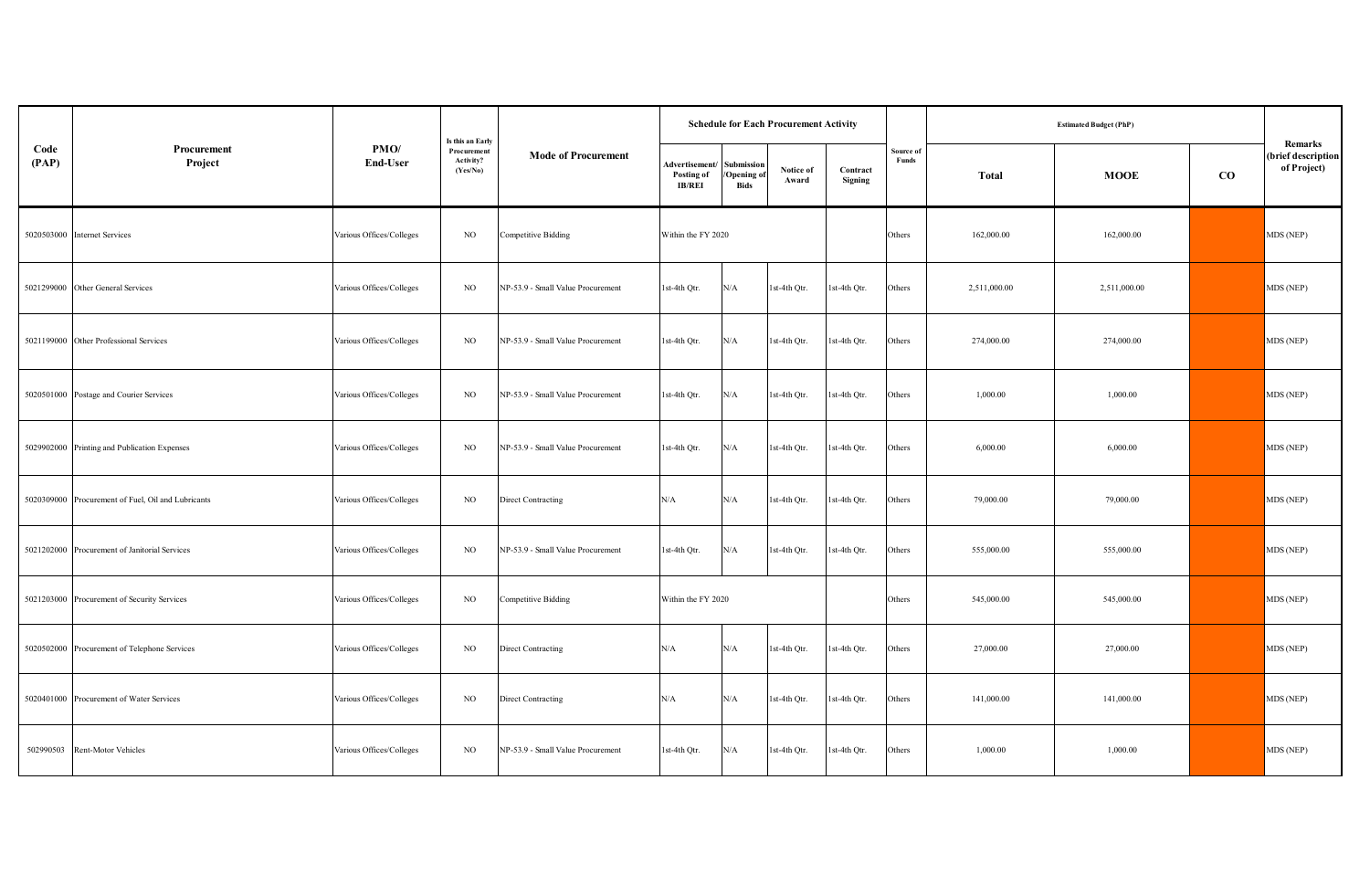|               |                                                               |                          | Is this an Early                     |                                   |                                                      |                                         | <b>Schedule for Each Procurement Activity</b> |                     |                    |               | <b>Estimated Budget (PhP)</b> |           |                                                     |
|---------------|---------------------------------------------------------------|--------------------------|--------------------------------------|-----------------------------------|------------------------------------------------------|-----------------------------------------|-----------------------------------------------|---------------------|--------------------|---------------|-------------------------------|-----------|-----------------------------------------------------|
| Code<br>(PAP) | Procurement<br>Project                                        | PMO/<br>End-User         | Procurement<br>Activity?<br>(Yes/No) | <b>Mode of Procurement</b>        | Advertisement/<br><b>Posting of</b><br><b>IB/REI</b> | Submission<br>/Opening o<br><b>Bids</b> | Notice of<br>Award                            | Contract<br>Signing | Source of<br>Funds | Total         | <b>MOOE</b>                   | $\bf{CO}$ | <b>Remarks</b><br>(brief description<br>of Project) |
|               | 5021307000 Repair and Maintenance-Furnitures & Fixtures       | Various Offices/Colleges | $_{\rm NO}$                          | NP-53.9 - Small Value Procurement | 1st-4th Qtr.                                         | N/A                                     | st-4th Qtr.                                   | 1st-4th Qtr.        | Others             | 10,000.00     | 10,000.00                     |           | MDS (NEP)                                           |
|               | 5021304000 Repair and Maintenance-ICTE                        | Various Offices/Colleges | NO                                   | NP-53.9 - Small Value Procurement | 1st-4th Qtr.                                         | N/A                                     | 1st-4th Qtr.                                  | 1st-4th Qtr.        | Others             | 5,000.00      | 5,000.00                      |           | MDS (NEP)                                           |
|               | 5021306000 Repair and Maintenance-Motor Vehicle               | Various Offices/Colleges | $_{\rm NO}$                          | NP-53.9 - Small Value Procurement | 1st-4th Qtr.                                         | N/A                                     | st-4th Qtr.                                   | 1st-4th Qtr.        | Others             | 109,000.00    | 109,000.00                    |           | MDS (NEP)                                           |
|               | 5021305000 Repair and Maintenance-Office Equipment            | Various Offices/Colleges | NO                                   | NP-53.9 - Small Value Procurement | 1st-4th Qtr.                                         | N/A                                     | st-4th Qtr.                                   | 1st-4th Qtr.        | Others             | 5,000.00      | 5,000.00                      |           | MDS (NEP)                                           |
|               | 5021305000 Repair and Maintenance-Other Machinery & Equipment | Various Offices/Colleges | NO.                                  | NP-53.9 - Small Value Procurement | 1st-4th Qtr.                                         | N/A                                     | st-4th Qtr.                                   | 1st-4th Qtr.        | Others             | 56,000.00     | 56,000.00                     |           | MDS (NEP)                                           |
|               | 5021304000 Repair and Maintenance- Other PPP & Equipment      | Various Offices/Colleges | NO                                   | NP-53.9 - Small Value Procurement | 1st-4th Qtr.                                         | N/A                                     | st-4th Qtr.                                   | 1st-4th Qtr.        | Others             | 5,000.00      | 5,000.00                      |           | MDS (NEP)                                           |
|               | 5021304000 Repair and Maintenance-Other Structures            | Various Offices/Colleges | NO                                   | NP-53.9 - Small Value Procurement | 1st-4th Qtr.                                         | N/A                                     | st-4th Qtr.                                   | 1st-4th Qtr.        | Others             | 11,000.00     | 11,000.00                     |           | MDS (NEP)                                           |
|               | 5021304000 Repair and Maintenance-School Buildings            | Various Offices/Colleges | NO.                                  | NP-53.9 - Small Value Procurement | 1st-4th Qtr.                                         | N/A                                     | 1st-4th Qtr.                                  | 1st-4th Qtr.        | Others             | 11,000.00     | 11,000.00                     |           | MDS (NEP)                                           |
|               | 5029903000 Representation Expenses                            | Various Offices/Colleges | NO                                   | NP-53.9 - Small Value Procurement | 1st-4th Qtr.                                         | N/A                                     | st-4th Qtr.                                   | 1st-4th Qtr.        | Others             | 22,000.00     | 22,000.00                     |           | MDS (NEP)                                           |
|               | <b>GRAND TOTAL FOR ARASOF-Nasugbu:</b>                        |                          |                                      |                                   |                                                      |                                         |                                               |                     |                    | 10,905,199.88 | 10,905,199.88                 |           |                                                     |